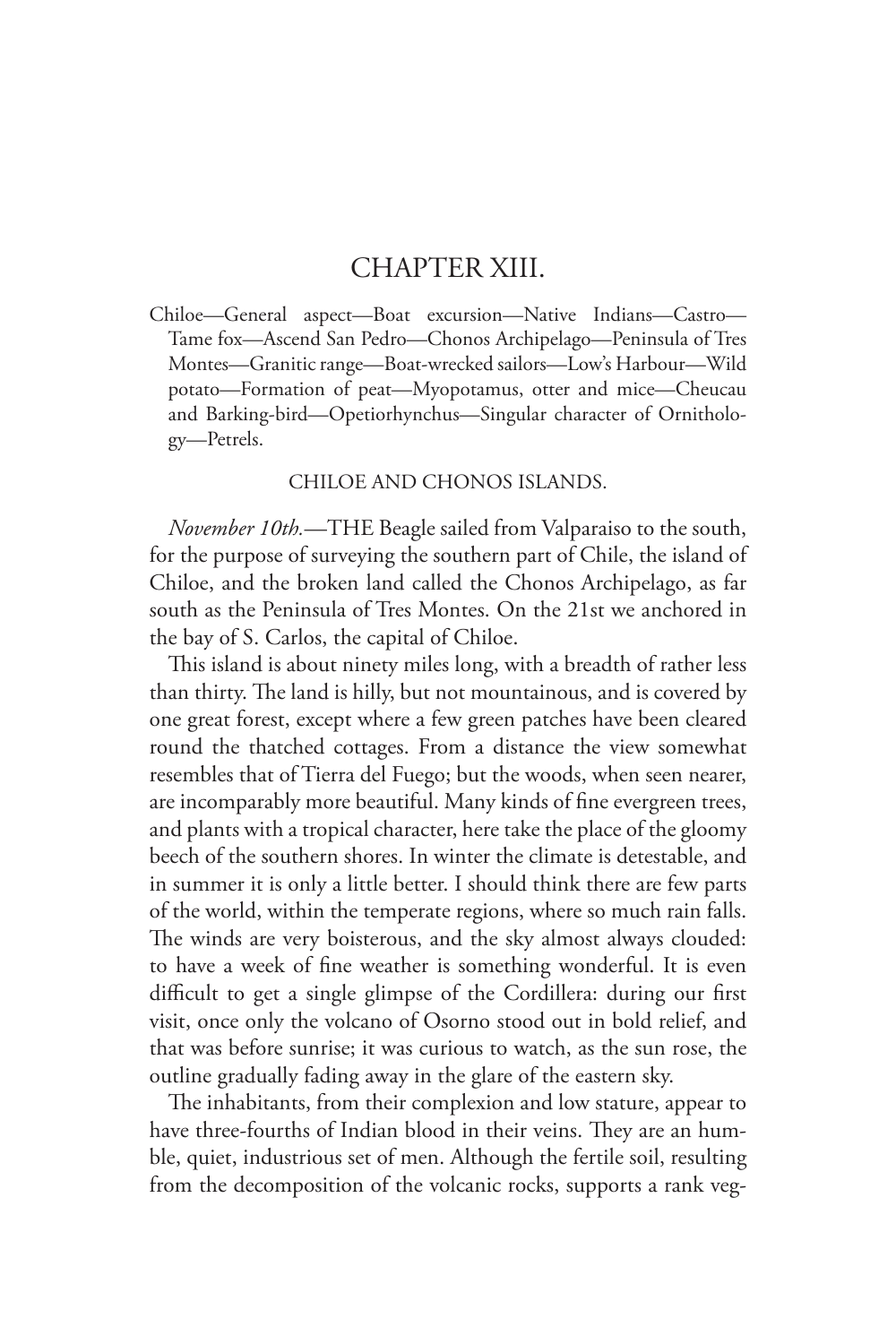etation, yet the climate is not favourable to any production which requires much sunshine to ripen it. There is very little pasture for the larger quadrupeds; and in consequence, the staple articles of food are pigs, potatoes, and fish. The people all dress in strong woollen garments, which each family makes for itself, and dyes with indigo of a dark blue colour. The arts, however, are in the rudest state;—as may be seen in their strange fashion of ploughing, their method of spinning, grinding corn, and in the construction of their boats. The forests are so impenetrable, that the land is nowhere cultivated except near the coast and on the adjoining islets. Even where paths exist, they are scarcely passable from the soft and swampy state of the soil. The inhabitants, like those of Tierra del Fuego, move about chiefly on the beach or in boats. Although with plenty to eat, the people are very poor: there is no demand for labour, and consequently the lower orders cannot scrape together money sufficient to purchase even the smallest luxuries. There is also a great deficiency of a circulating medium. I have seen a man bringing on his back a bag of charcoal, with which to buy some trifle, and another carrying a plank to exchange for a bottle of wine. Hence every tradesman must also be a merchant, and again sell the goods which he takes in exchange.

*November 24th.*—The yawl and whale-boat were sent under the command of Mr. (now Captain) Sulivan, to survey the eastern or inland coast of Chiloe; and with orders to meet the Beagle at the southern extremity of the island; to which point she would proceed by the outside, so as thus to circumnavigate the whole. I accompanied this expedition, but instead of going in the boats the first day, I hired horses to take me to Chacao, at the northern extremity of the island. The road followed the coast; every now and then crossing promontories covered by fine forests. In these shaded paths it is absolutely necessary that the whole road should be made of logs of wood, which are squared and placed by the side of each other. From the rays of the sun never penetrating the evergreen foliage, the ground is so damp and soft, that except by this means neither man nor horse would be able to pass along. I arrived at the village of Chacao, shortly after the tents belonging to the boats were pitched for the night.

The land in this neighbourhood has been extensively cleared, and there were many quiet and most picturesque nooks in the forest. Chacao was formerly the principal port in the island; but many ves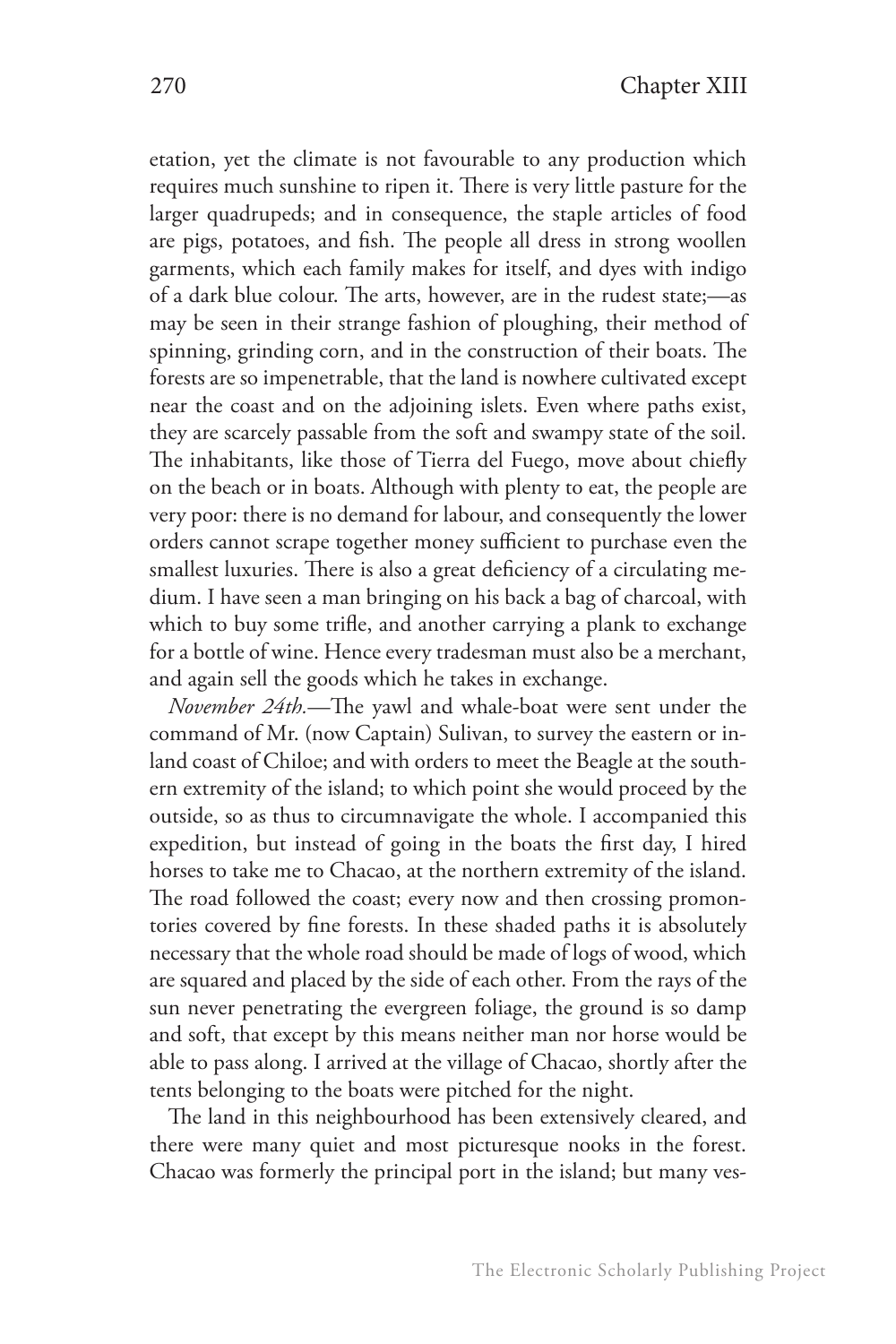sels having been lost, owing to the dangerous currents and rocks in the straits, the Spanish government burnt the church, and thus arbitrarily compelled the greater number of inhabitants to migrate to S. Carlos. We had not long bivouacked, before the barefooted son of the governor came down to reconnoitre us. Seeing the English flag hoisted at the yawl's mast-head, he asked, with the utmost indifference, whether it was always to fly at Chacao. In several places, the inhabitants were much astonished at the appearance of men-of-war's boats, and hoped and believed it was the forerunner of a Spanish fleet, coming to recover the island from the patriot government of Chile. All the men in power, however, had been informed of our intended visit, and were exceedingly civil. While we were eating our supper, the governor paid us a visit. He had been a lieutenant-colonel in the Spanish service, but now was miserably poor. He gave us two sheep, and accepted in return two cotton handkerchiefs, some brass trinkets, and a little tobacco.

*25th*.—Torrents of rain: we managed, however, to run down the coast as far as Huapi-lenou. The whole of this eastern side of Chiloe has one aspect: it is a plain, broken by valleys and divided into little islands, and the whole thickly covered with one impervious blackish-green forest. On the margins there are some cleared spaces, surrounding the high-roofed cottages.

*26th*.—The day rose splendidly clear. The volcano of Osorno was spouting out volumes of smoke. This most beautiful mountain, formed like a perfect cone, and white with snow, stands out in front of the Cordillera. Another great volcano, with a saddle-shaped summit, also emitted from its immense crater little jets of steam. Subsequently we saw the lofty-peaked Corcovado—well deserving the name of "el famoso Corcovado." Thus we beheld, from one point of view, three great active volcanos, each about seven thousand feet high. In addition to this, far to the south, there were other lofty cones covered with snow, which, although not known to be active, must be in their origin volcanic. The line of the Andes is not, in this neighbourhood, nearly so elevated as in Chile; neither does it appear to form so perfect a barrier between the regions of the earth. This great range, although running in a straight north and south line, owing to an optical deception, always appeared more or less curved; for the lines drawn from each peak to the beholder's eye, necessarily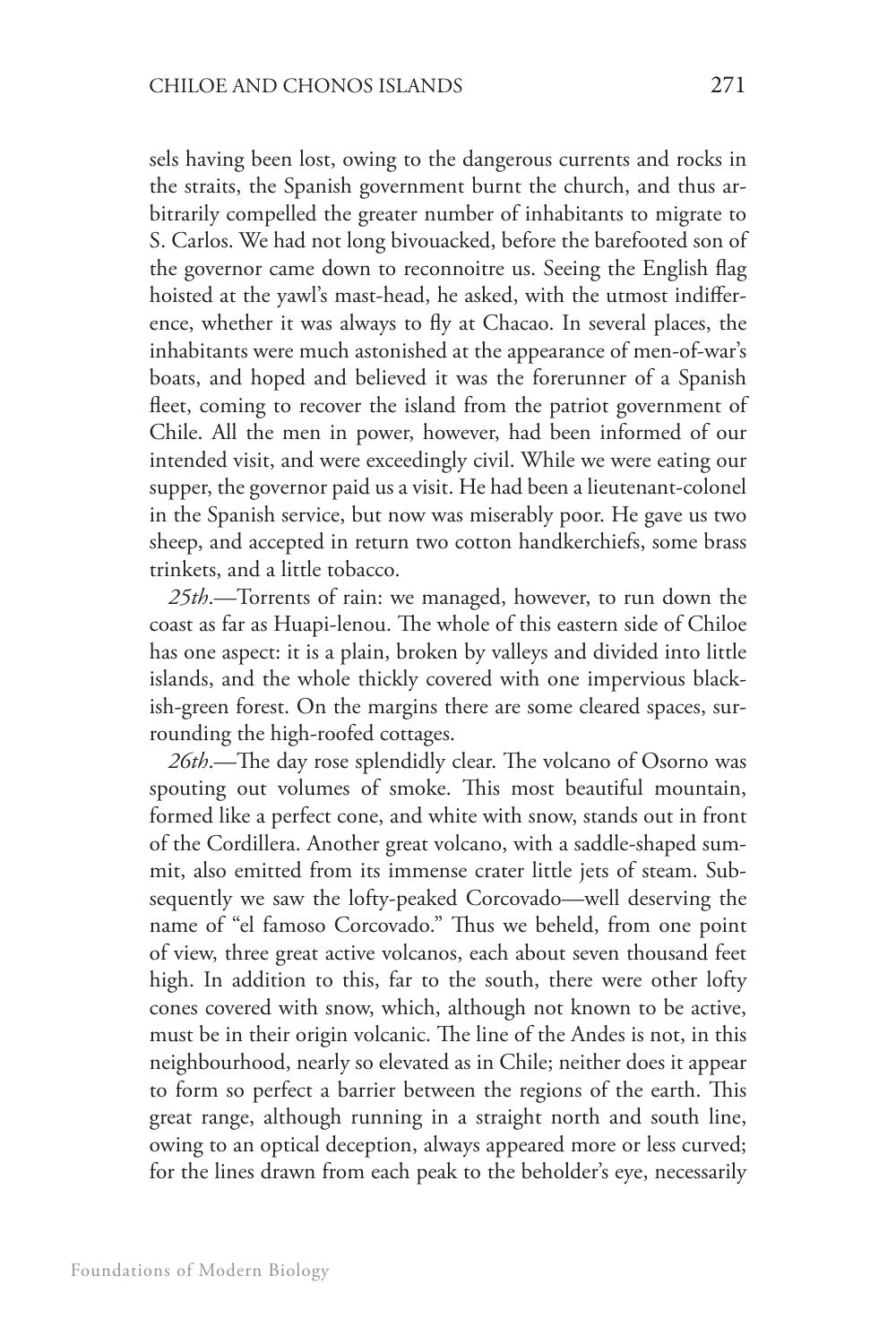converged like the radii of a semicircle, and as it was not possible (owing to the clearness of the atmosphere and the absence of all intermediate objects) to judge how far distant the farthest peaks were off, they appeared to stand in a flattish semicircle.

Landing at midday, we saw a family of pure Indian extraction. The father was singularly like York Minster; and some of the younger boys, with their ruddy complexions, might have been mistaken for Pampas Indians. Everything I have seen, convinces me of the close connexion of the different American tribes, who nevertheless speak distinct languages. This party could muster but little Spanish, and talked to each other in their own tongue. It is a pleasant thing to see the aborigines advanced to the same degree of civilization, however low that may be, which their white conquerors have attained. More to the south we saw many pure Indians: indeed, all the inhabitants of some of the islets retain their Indian surnames. In the census of 1832, there were in Chiloe and its dependencies forty-two thousand souls: the greater number of these appear to be of mixed blood. Eleven thousand retain their Indian surnames, but it is probable that not nearly all of these are of a pure breed. Their manner of life is the same with that of the other poor inhabitants, and they are all Christians; but it is said that they yet retain some strange superstitious ceremonies, and that they pretend to hold communication with the devil in certain caves. Formerly, every one convicted of this offence was sent to the Inquisition at Lima. Many of the inhabitants who are not included in the eleven thousand with Indian surnames, cannot be distinguished by their appearance from Indians. Gomez, the governor of Lemuy, is descended from noblemen of Spain on both sides; but by constant intermarriages with the natives the present man is an Indian. On the other hand, the governor of Quinchao boasts much of his purely kept Spanish blood.

We reached at night a beautiful little cove, north of the island of Caucahue. The people here complained of want of land. This is partly owing to their own negligence in not clearing the woods, and partly to restrictions by the government, which makes it necessary before buying ever so small a piece, to pay two shillings to the surveyor, for measuring each quadra (150 yards square), together with whatever price he fixes for the value of the land. After his valuation, the land must be put up three times to auction, and if no one bids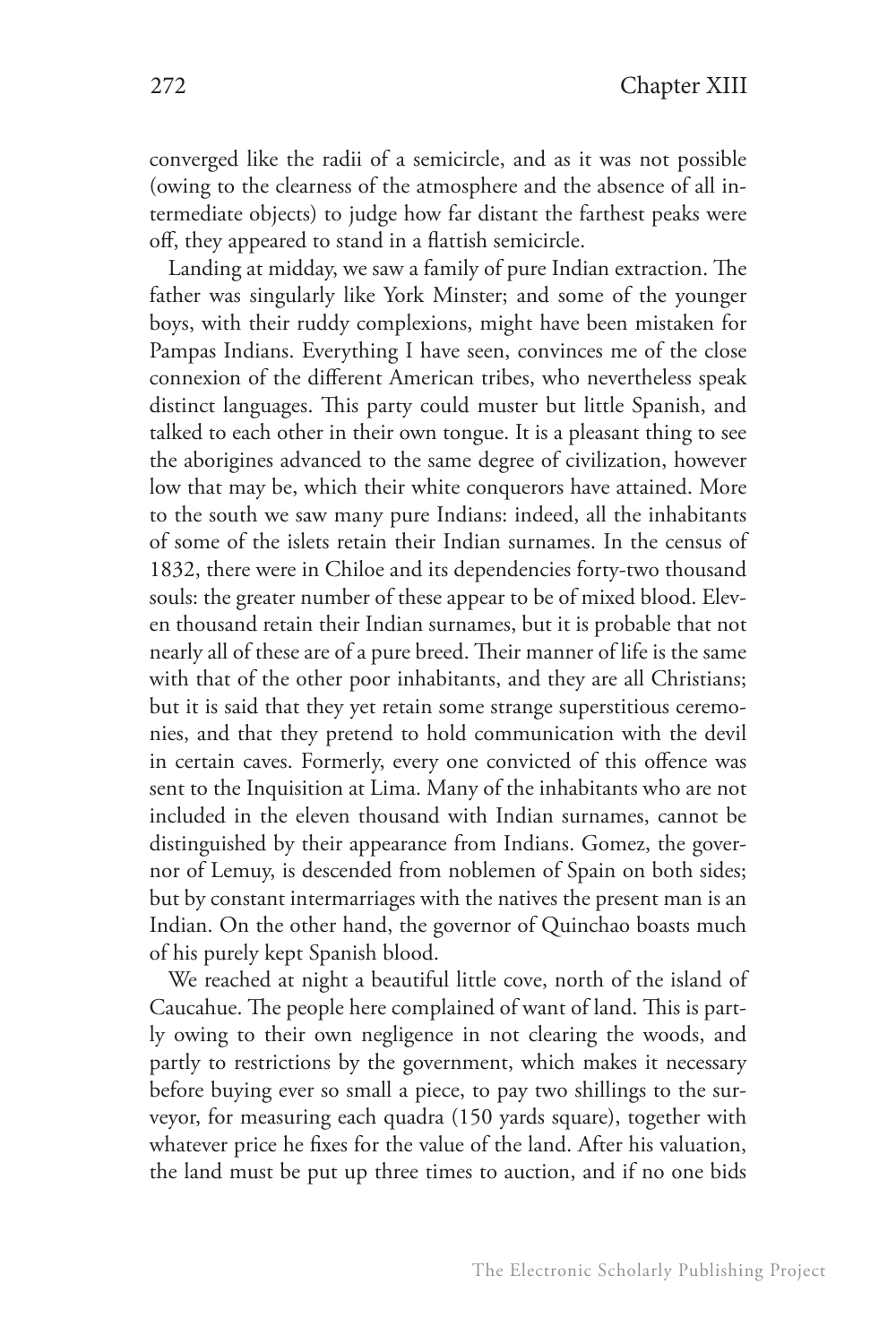more, the purchaser can have it at that rate. All these exactions must be a serious check to clearing the ground, where the inhabitants are so extremely poor. In most countries, forests are removed without much difficulty by the aid of fire; but in Chiloe, from the damp nature of the climate, and the sort of trees, it is necessary first to cut them down. This is a heavy drawback to the prosperity of Chiloe. In the time of the Spaniards the Indians could not hold land; and a family, after having cleared a piece of ground, might be driven away, and the property seized by the government. The Chilian authorities are now performing an act of justice by making retribution to these poor Indians, giving to each man, according to his grade of life, a certain portion of land. The value of uncleared ground is very little. The government gave Mr. Douglas (the present surveyor, who informed me of these circumstances) eight and a half square miles of forest near San Carlos, in lieu of a debt; and this he sold for 350 dollars, or about 70*l*. sterling.

The two succeeding days were fine, and at night we reached the island of Quinchao. This neighbourhood is the most cultivated part of the Archipelago; for a broad strip of land on the coast of the main island, as well as on many of the smaller adjoining ones, is almost completely cleared. Some of the farmhouses seemed very comfortable. I was curious to ascertain how rich any of these people might be, but Mr. Douglas says that no one can be considered as possessing a regular income. One of the richest landowners might possibly accumulate, in a long industrious life, as much as 1000*l*. sterling; but should this happen, it would all be stowed away in some secret corner, for it is the custom of almost every family to have a jar or treasure-chest buried in the ground.

*November 30th*.—Early on Sunday morning we reached Castro, the ancient capital of Chiloe, but now a most forlorn and deserted place. The usual quadrangular arrangement of Spanish towns could be traced, but the streets and plaza were coated with fine green turf, on which sheep were browsing. The church, which stands in the middle, is entirely built of plank, and has a picturesque and venerable appearance. The poverty of the place may be conceived from the fact, that although containing some hundreds of inhabitants, one of our party was unable anywhere to purchase either a pound of sugar or an ordinary knife. No individual possessed either a watch or a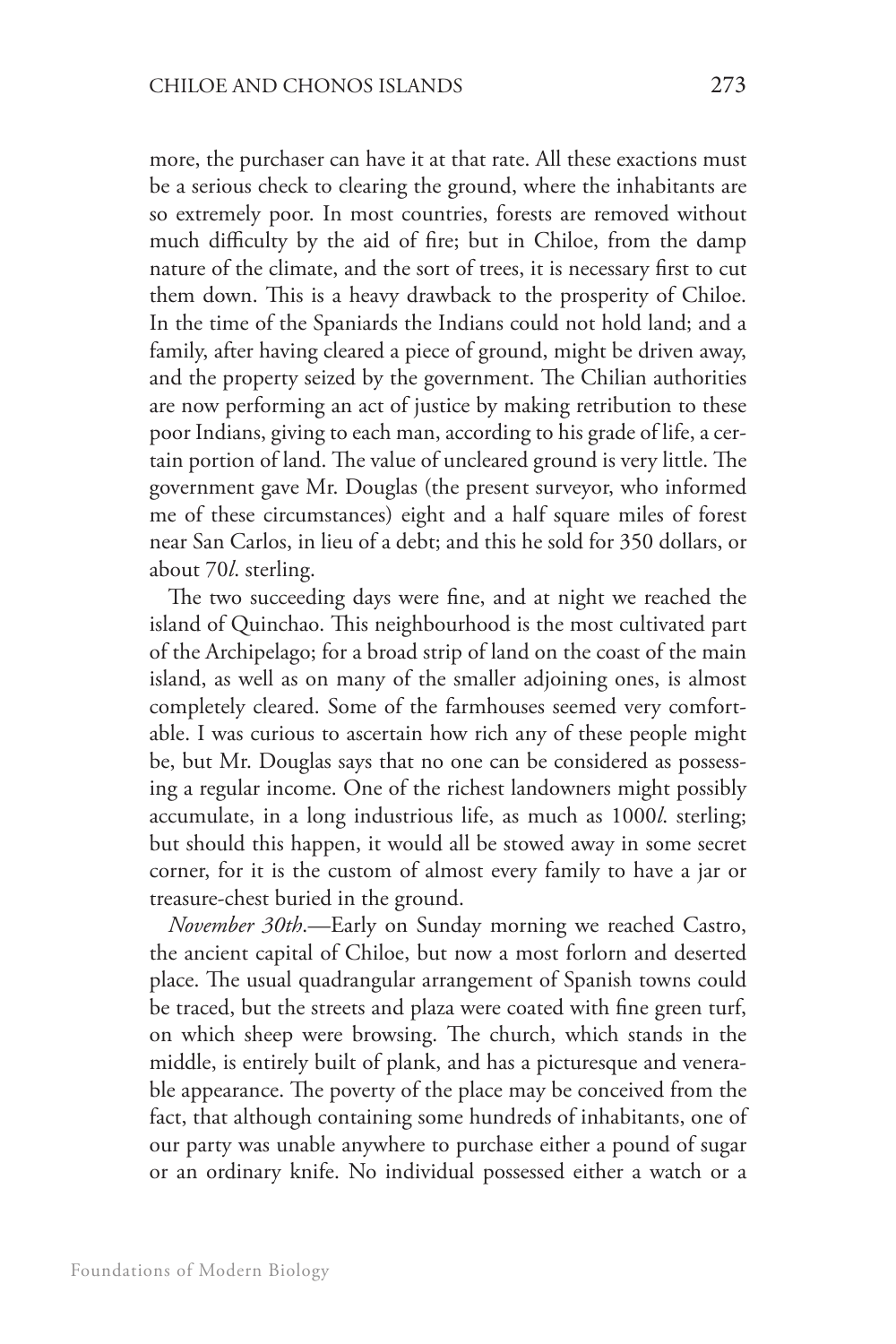clock; and an old man, who was supposed to have a good idea of time, was employed to strike the church bell by guess. The arrival of our boats was a rare event in this quiet retired corner of the world; and nearly all the inhabitants came down to the beach to see us pitch our tents. They were very civil, and offered us a house; and one man even sent us a cask of cider as a present. In the afternoon we paid our respects to the governor—a quiet old man, who, in his appearance and manner of life, was scarcely superior to an English cottager. At night heavy rain set in, which was hardly sufficient to drive away from our tents the large circle of lookers on. An Indian family, who had come to trade in a canoe from Caylen, bivouacked near us. They had no shelter during the rain. In the morning I asked a young Indian, who was wet to the skin, how he had passed the night. He seemed perfectly content, and answered, "Muy bien, señor."

*December 1st*.—We steered for the island of Lemuy. I was anxious to examine a reported coal-mine, which turned out to be lignite of little value, in the sandstone (probably of an ancient tertiary epoch) of which these islands are composed. When we reached Lemuy we had much difficulty in finding any place to pitch our tents, for it was spring-tide, and the land was wooded down to the water's edge. In a short time we were surrounded by a large group of the nearly pure Indian inhabitants. They were much surprised at our arrival, and said one to the other, "This is the reason we have seen so many parrots lately; the cheucau (an odd red-breasted little bird, which inhabits the thick forest, and utters very peculiar noises) has not cried 'beware' for nothing." They were soon anxious for barter. Money was scarcely worth anything, but their eagerness for tobacco was something quite extraordinary. After tobacco, indigo came next in value; then capsicum, old clothes, and gunpowder. The latter article was required for a very innocent purpose: each parish has a public musket, and the gunpowder was wanted for making a noise on their saint or feast days.

The people here live chiefly on shell-fish and potatoes. At certain seasons they catch also, in "corrales," or hedges under water, many fish which are left on the mud-banks as the tide falls. They occasionally possess fowls, sheep, goats, pigs, horses, and cattle; the order in which they are here mentioned, expressing their respective numbers. I never saw anything more obliging and humble than the manners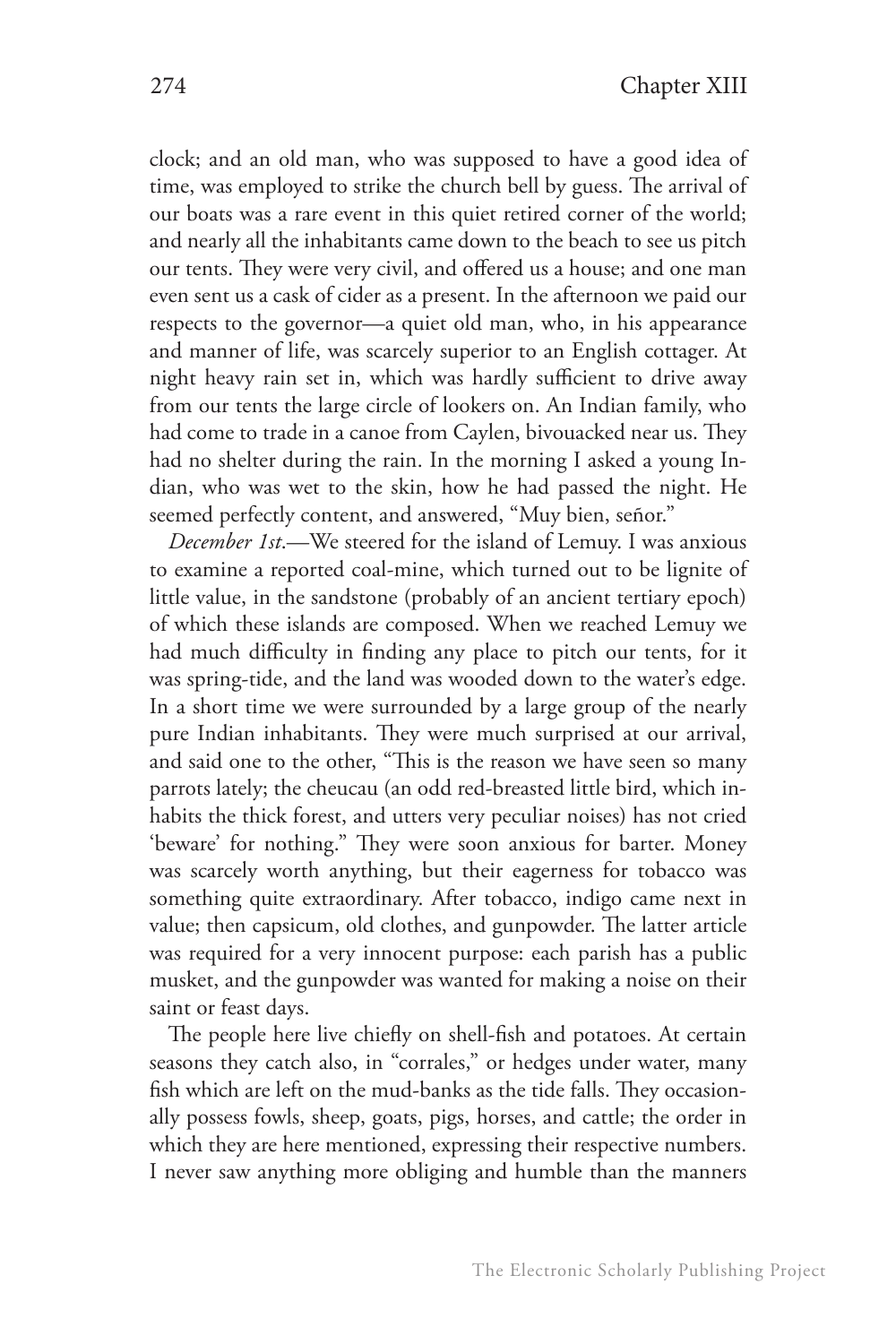of these people. They generally began with stating, that they were poor natives of the place, and not Spaniards, and that they were in sad want of tobacco and other comforts. At Caylen, the most southern island, the sailors bought with a stick of tobacco, of the value of three-halfpence, two fowls, one of which, the Indian stated, had skin between its toes, and turned out to be a fine duck; and with some cotton handkerchiefs, worth three shillings, three sheep and a large bunch of onions were procured. The yawl at this place was anchored some way from the shore, and we had fears for her safety from robbers during the night. Our pilot, Mr. Douglas, accordingly told the constable of the district that we always placed sentinels with loaded arms, and not understanding Spanish, if we saw any person in the dark, we should assuredly shoot him. The constable, with much humility, agreed to the perfect propriety of this arrangement, and promised us that no one should stir out of his house during that night.

During the four succeeding days we continued sailing southward. The general features of the country remained the same, but it was much less thickly inhabited. On the large island of Tanqui there was scarcely one cleared spot, the trees on every side extending their branches over the sea-beach. I one day noticed, growing on the sandstone cliffs, some very fine plants of the panke (Gunnera scabra), which somewhat resembles the rhubarb on a gigantic scale. The inhabitants eat the stalks, which are subacid, and tan leather with the roots, and prepare a black dye from them. The leaf is nearly circular, but deeply indented on its margin. I measured one which was nearly eight feet in diameter, and therefore no less than twenty-four in circumference! The stalk is rather more than a yard high, and each plant sends out four or five of these enormous leaves, presenting together a very noble appearance.

*December 6th.*—We reached Caylen, called "el fin del Cristiandad." In the morning we stopped for a few minutes at a house on the northern end of Laylec, which was the extreme point of South American Christendom, and a miserable hovel it was. The latitude is 43° 10´, which is two degrees farther south than the Rio Negro on the Atlantic coast. These extreme Christians were very poor, and, under the plea of their situation, begged for some tobacco. As a proof of the poverty of these Indians, I may mention that shortly before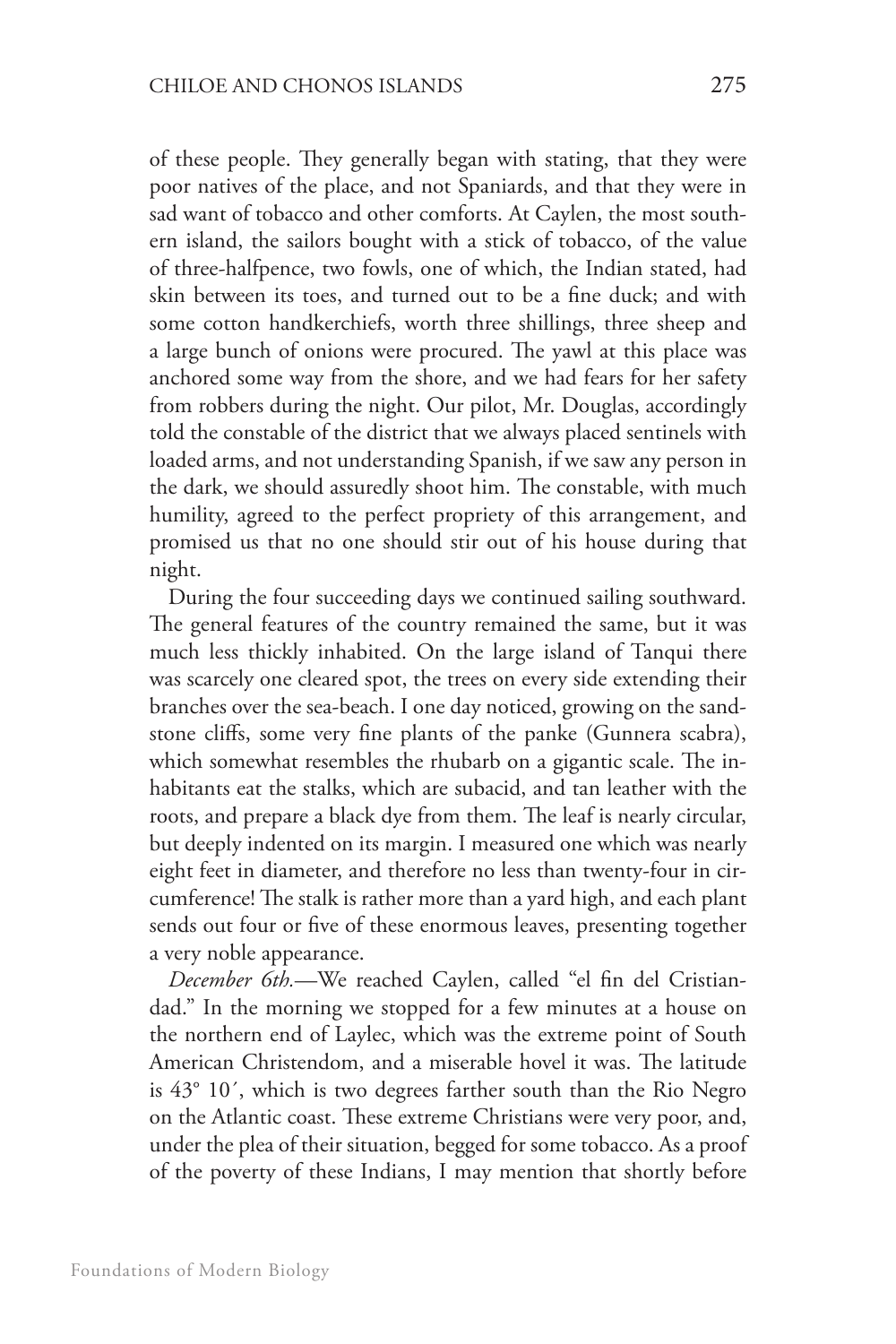this, we had met a man, who had travelled three days and a half on foot, and had as many to return, for the sake of recovering the value of a small axe and a few fish. How very difficult it must be to buy the smallest article, when such trouble is taken to recover so small a debt!

In the evening we reached the island of San Pedro, where we found the Beagle at anchor. In doubling the point, two of the officers landed to take a round of angles with the theodolite. A fox (Canis fulvipes), of a kind said to be peculiar to the island, and very rare in it, and which is a new species, was sitting on the rocks. He was so intently absorbed in watching the work of the officers, that I was able, by quietly walking up behind, to knock him on the head with my geological hammer. This fox, more curious or more scientific, but less wise, than the generality of his brethren, is now mounted in the museum of the Zoological Society.

We stayed three days in this harbour, on one of which Captain Fitz Roy, with a party, attempted to ascend to the summit of San Pedro. The woods here had rather a different appearance from those on the northern part of the island. The rock, also, being micaceous slate, there was no beach, but the steep sides dipped directly beneath the water. The general aspect in consequence was more like that of Tierra del Fuego than of Chiloe. In vain we tried to gain the summit: the forest was so impenetrable, that no one who has not beheld it, can imagine so entangled a mass of dying and dead trunks. I am sure that often, for more than ten minutes together, our feet never touched the ground, and we were frequently ten or fifteen feet above it, so that the seamen as a joke called out the soundings. At other times we crept one after another on our hands and knees, under the rotten trunks. In the lower part of the mountain, noble trees of the Winter's Bark, and a laurel like the sassafras with fragrant leaves, and others, the names of which I do not know, were matted together by a trailing bamboo or cane. Here we were more like fishes struggling in a net than any other animal. On the higher parts, brushwood takes the place of larger trees, with here and there a red cedar or an alerce pine. I was also pleased to see, at an elevation of a little less than 1000 feet, our old friend the southern beech. They were, however, poor stunted trees; and I should think that this must be nearly their northern limit. We ultimately gave up the attempt in despair.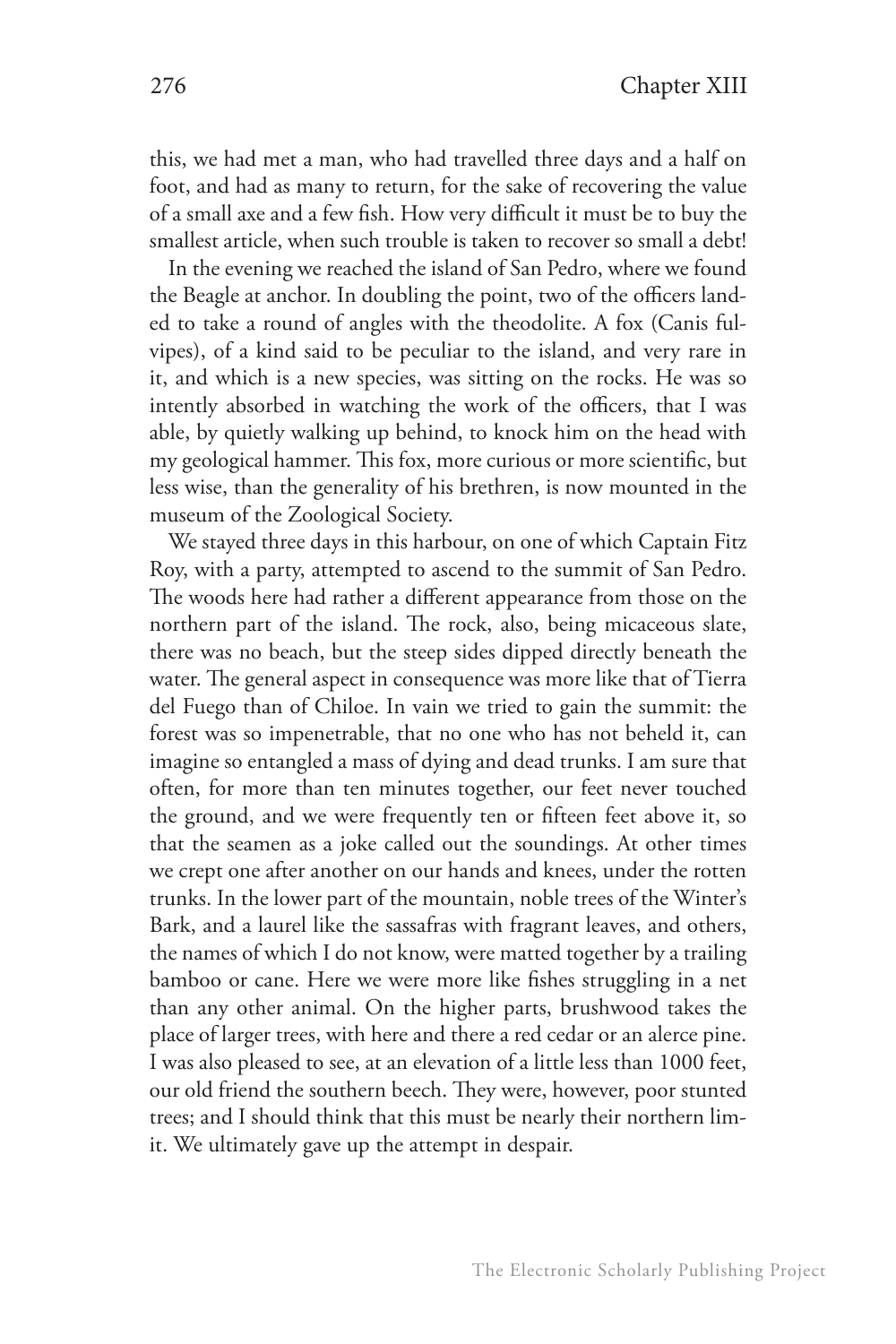*December 10th*.—The yawl and whale-boat, with Mr. Sulivan, proceeded on their survey, but I remained on board the Beagle, which the next day left San Pedro for the southward. On the 13th we ran into an opening in the southern part of Guayatecas, or the Chonos Archipelago; and it was fortunate we did so, for on the following day a storm, worthy of Tierra del Fuego, raged with great fury. White massive clouds were piled up against a dark blue sky, and across them black ragged sheets of vapour were rapidly driven. The successive mountain ranges appeared like dim shadows; and the setting sun cast on the woodland a yellow gleam, much like that produced by the flame of spirits of wine. The water was white with the flying spray, and the wind lulled and roared again through the rigging: it was an ominous, sublime scene. During a few minutes there was a bright rainbow, and it was curious to observe the effect of the spray, which, being carried along the surface of the water, changed the ordinary semicircle into a circle—a band of prismatic colours being continued, from both feet of the common arch across the bay, close to the vessel's side: thus forming a distorted, but very nearly entire ring.

We stayed here three days. The weather continued bad; but this did not much signify, for the surface of the land in all these islands is all but impassable. The coast is so very rugged that to attempt to walk in that direction requires continued scrambling up and down over the sharp rocks of mica-slate; and as for the woods, our faces, hands, and shin-bones all bore witness to the maltreatment we received, in merely attempting to penetrate their forbidden recesses.

*December 18th*.—We stood out to sea. On the 20th we bade farewell to the south, and with a fair wind turned the ship's head northward. From Cape Tres Montes we sailed pleasantly along the lofty weather-beaten coast, which is remarkable for the bold outline of its hills, and the thick covering of forest even on the almost precipitous flanks. The next day a harbour was discovered, which on this dangerous coast might be of great service to a distressed vessel. It can easily be recognised by a hill 1600 feet high, which is even more perfectly conical than the famous sugar-loaf at Rio de Janeiro. The next day, after anchoring, I succeeded in reaching the summit of this hill. It was a laborious undertaking, for the sides were so steep that in some parts it was necessary to use the trees as ladders. There were also several extensive brakes of the Fuchsia, covered with its beautiful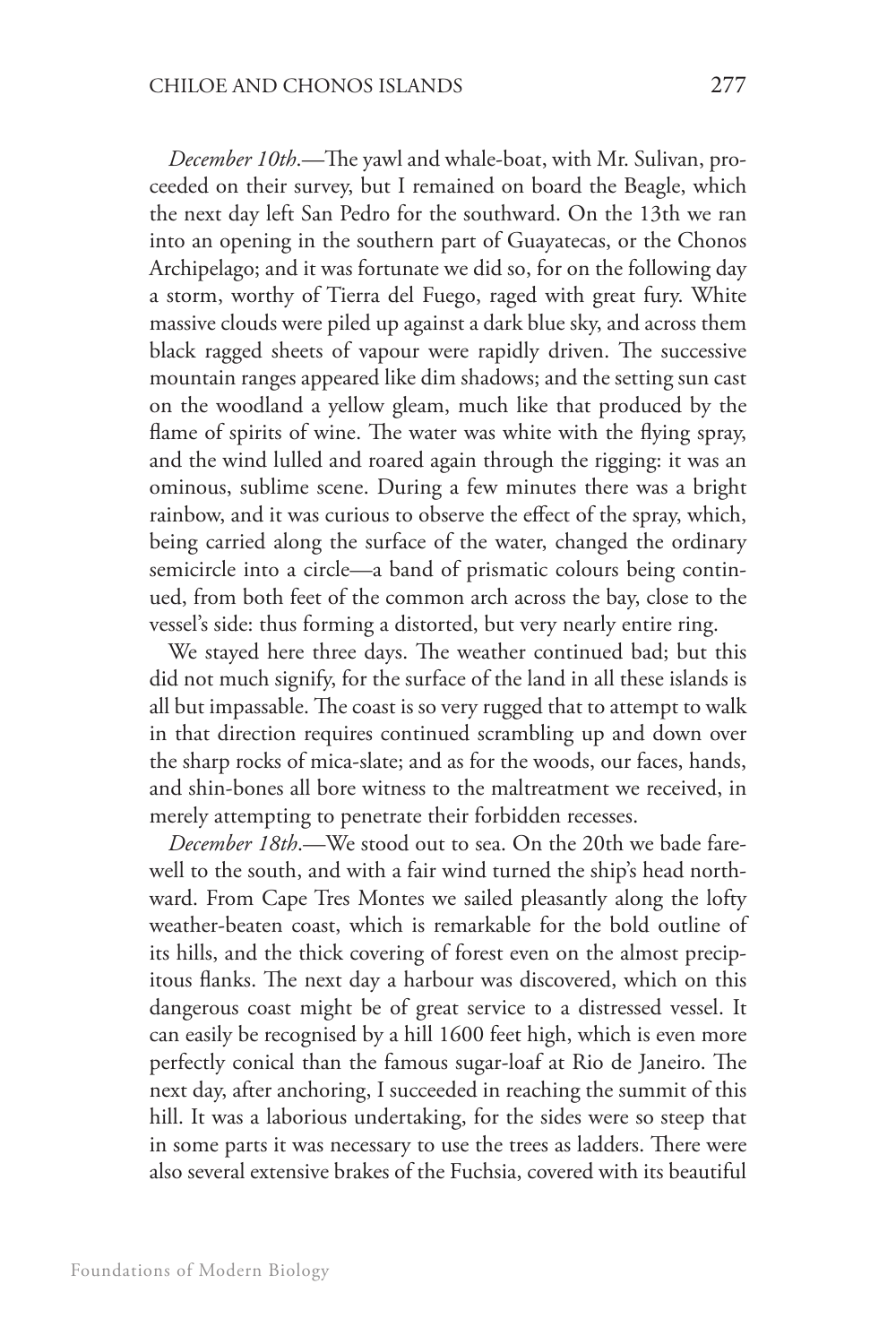drooping flowers, but very difficult to crawl through. In these wild countries it gives much delight to gain the summit of any mountain. There is an indefinite expectation of seeing something very strange, which, however often it may be balked, never failed with me to recur on each successive attempt. Every one must know the feeling of triumph and pride which a grand view from a height communicates to the mind. In these little frequented countries there is also joined to it some vanity, that you perhaps are the first man who ever stood on this pinnacle or admired this view.

A strong desire is always felt to ascertain whether any human being has previously visited an unfrequented spot. A bit of wood with a nail in it, is picked up and studied as if it were covered with hieroglyphics. Possessed with this feeling, I was much interested by finding, on a wild part of the coast, a bed made of grass beneath a ledge of rock. Close by it there had been a fire, and the man had used an axe. The fire, bed, and situation showed the dexterity of an Indian; but he could scarcely have been an Indian, for the race is in this part extinct, owing to the Catholic desire of making at one blow Christians and Slaves. I had at the time some misgivings that the solitary man who had made his bed on this wild spot, must have been some poor shipwrecked sailor, who, in trying to travel up the coast, had here laid himself down for his dreary night.

*December 28th.*—The weather continued very bad, but it at last permitted us to proceed with the survey. The time hung heavy on our hands, as it always did when we were delayed from day to day by successive gales of wind. In the evening another harbour was discovered, where we anchored. Directly afterwards a man was seen waving his shirt, and a boat was sent which brought back two seamen. A party of six had run away from an American whaling vessel, and had landed a little to the southward in a boat, which was shortly afterwards knocked to pieces by the surf. They had now been wandering up and down the coast for fifteen months, without knowing which way to go, or where they were. What a singular piece of good fortune it was that this harbour was now discovered! Had it not been for this one chance, they might have wandered till they had grown old men, and at last have perished on this wild coast. Their sufferings had been very great, and one of their party had lost his life by falling from the cliffs. They were sometimes obliged to separate in search of food, and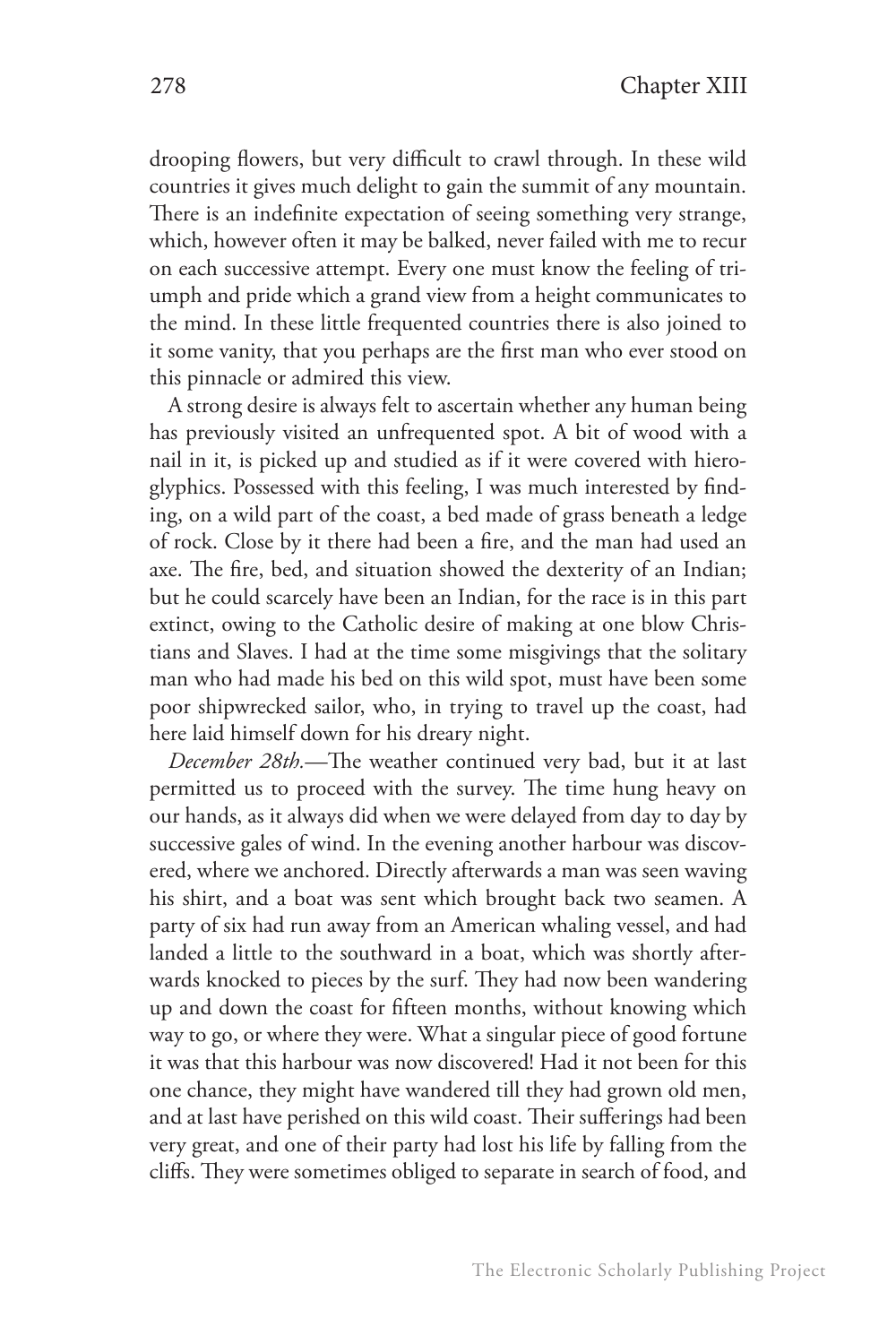this explained the bed of the solitary man. Considering what they had undergone, I think they had kept a very good reckoning of time, for they had lost only four days.

*December 30th*.—We anchored in a snug little cove at the foot of some high hills, near the northern extremity of Tres Montes. After breakfast the next morning, a party ascended one of these mountains, which was 2400 feet high. The scenery was remarkable. The chief part of the range was composed of grand, solid, abrupt masses of granite, which appeared as if they had been coeval with the beginning of the world. The granite was capped with mica-slate, and this in the lapse of ages had been worn into strange finger-shaped points. These two formations, thus differing in their outlines, agree in being almost destitute of vegetation. This barrenness had to our eyes a strange appearance, from having been so long accustomed to the sight of an almost universal forest of dark-green trees. I took much delight in examining the structure of these mountains. The complicated and lofty ranges bore a noble aspect of durability—equally profitless, however, to man and to all other animals. Granite to the geologist is classic ground: from its wide-spread limits, and its beautiful and compact texture, few rocks have been more anciently recognised. Granite has given rise, perhaps, to more discussion concerning its origin than any other formation. We generally see it constituting the fundamental rock, and, however formed, we know it is the deepest layer in the crust of this globe to which man has penetrated. The limit of man's knowledge in any subject possesses a high interest, which is perhaps increased by its close neighbourhood to the realms of imagination.

*January 1st, 1835.*—The new year is ushered in with the ceremonies proper to it in these regions. She lays out no false hopes: a heavy north-western gale, with steady rain, bespeaks the rising year. Thank God, we are not destined here to see the end of it, but hope then to be in the Pacific Ocean, where a blue sky tells one there is a heaven,—a something beyond the clouds above our heads.

The north-west winds prevailing for the next four days, we only managed to cross a great bay, and then anchored in another secure harbour. I accompanied the Captain in a boat to the head of a deep creek. On the way the number of seals which we saw was quite astonishing: every bit of flat rock, and parts of the beach, were cov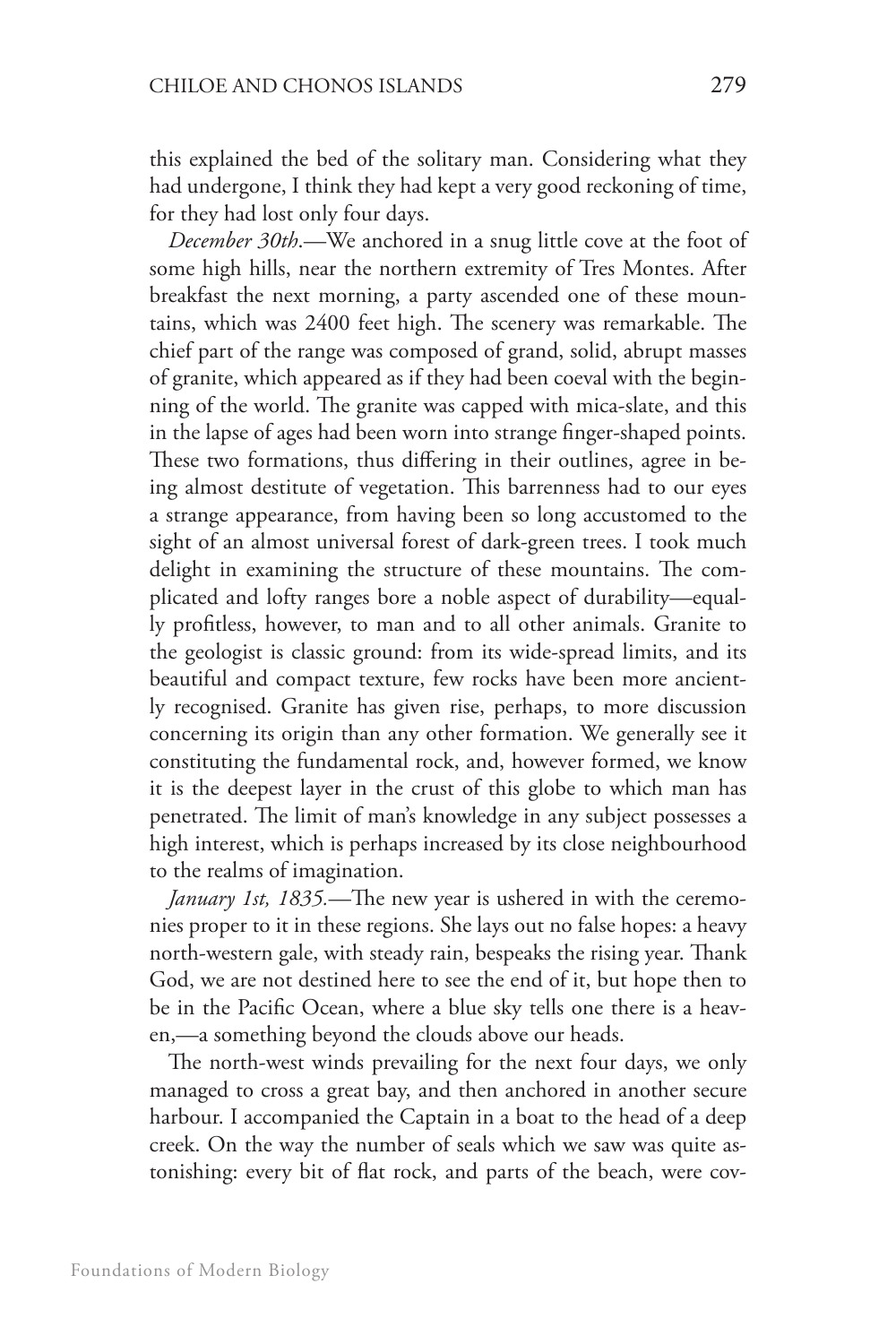ered with them. They appeared to be of a loving disposition, and lay huddled together, fast asleep, like so many pigs; but even pigs would have been ashamed of their dirt, and of the foul smell which came from them. Each herd was watched by the patient but inauspicious eyes of the turkey-buzzard. This disgusting bird, with its bald scarlet head, formed to wallow in putridity, is very common on the west coast, and their attendance on the seals shows on what they rely for their food. We found the water (probably only that of the surface) nearly fresh: this was caused by the number of torrents which, in the form of cascades, came tumbling over the bold granite mountains into the sea. The fresh water attracts the fish, and these bring many terns, gulls, and two kinds of cormorant. We saw also a pair of the beautiful black-necked swans, and several small sea-otters, the fur of which is held in such high estimation. In returning, we were again amused by the impetuous manner in which the heap of seals, old and young, tumbled into the water as the boat passed. They did not remain long under water, but rising, followed us with outstretched necks, expressing great wonder and curiosity.

*7th*.—Having run up the coast, we anchored near the northern end of the Chonos Archipelago, in Low's Harbour, where we remained a week. The islands were here, as in Chiloe, composed of a stratified, soft, littoral deposit; and the vegetation in consequence was beautifully luxuriant. The woods came down to the sea-beach, just in the manner of an evergreen shrubbery over a gravel walk. We also enjoyed from the anchorage a splendid view of four great snowy cones of the Cordillera, including "el famoso Corcovado:" the range itself had in this latitude so little height, that few parts of it appeared above the tops of the neighbouring islets. We found here a party of five men from Caylen, "el fin del Cristiandad," who had most adventurously crossed in their miserable boat-canoe, for the purpose of fishing, the open space of sea which separates Chonos from Chiloe. These islands will, in all probability, in a short time become peopled like those adjoining the coast of Chiloe.

The wild potato grows on these islands in great abundance, on the sandy, shelly soil near the sea-beach. The tallest plant was four feet in height. The tubers were generally small, but I found one, of an oval shape, two inches in diameter: they resembled in every respect, and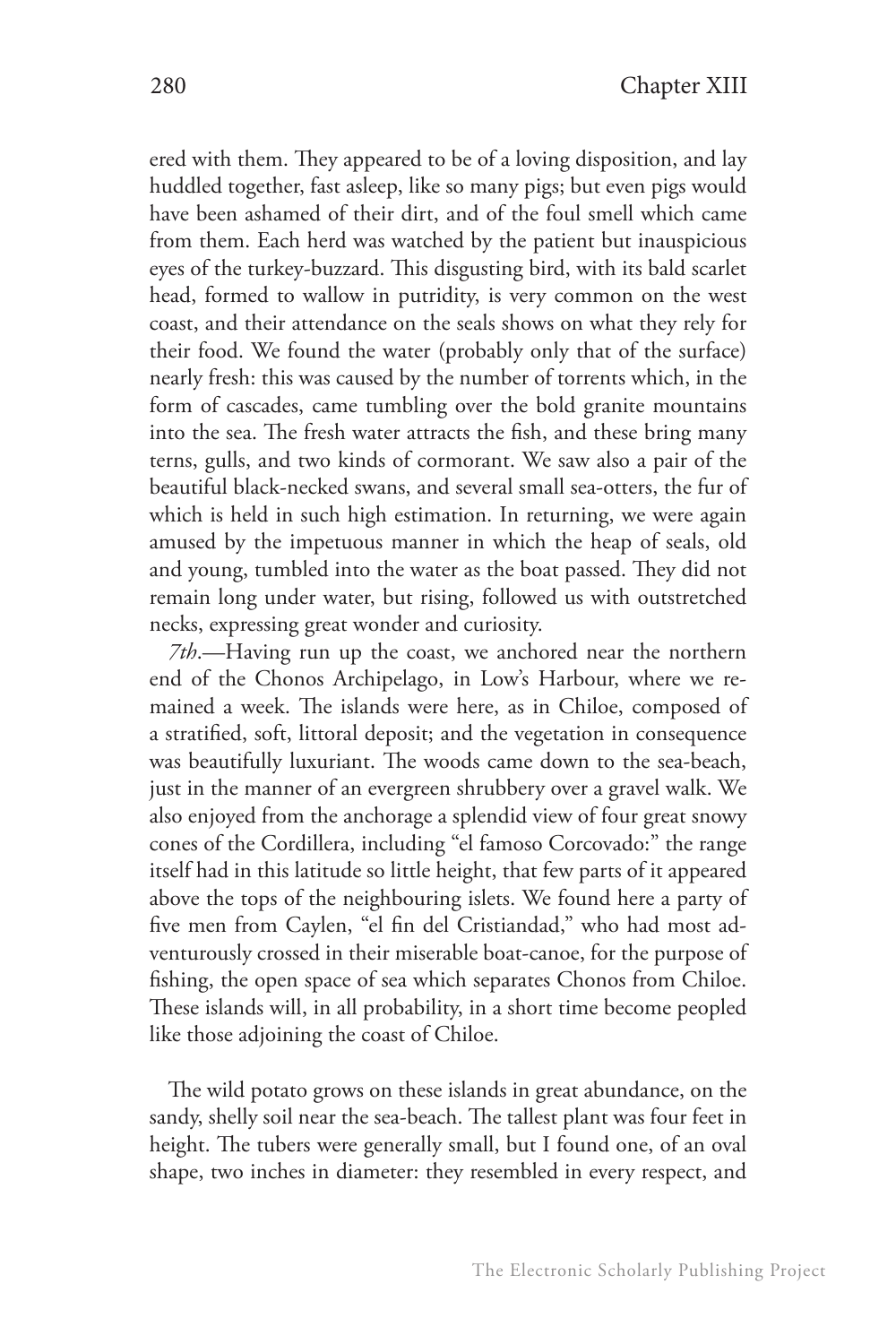had the same smell as English potatoes; but when boiled they shrunk much, and were watery and insipid, without any bitter taste. They are undoubtedly here indigenous: they grow as far south, according to Mr. Low, as lat. 50°, and are called Aquinas by the wild Indians of that part: the Chilotan Indians have a different name for them. Professor Henslow, who has examined the dried specimens which I brought home, says that they are the same with those described by Mr. Sabine\* from Valparaiso, but that they form a variety which by some botanists has been considered as specifically distinct. It is remarkable that the same plant should be found on the sterile mountains of central Chile, where a drop of rain does not fall for more than six months, and within the damp forests of these southern islands.

In the central parts of the Chonos Archipelago (lat. 45°), the forest has very much the same character with that along the whole west coast, for 600 miles southward to Cape Horn. The arborescent grass of Chiloe is not found here; while the beech of Tierra del Fuego grows to a good size, and forms a considerable proportion of the wood; not, however, in the same exclusive manner as it does farther southward. Cryptogamic plants here find a most congenial climate. In the Strait of Magellan, as I have before remarked, the country appears too cold and wet to allow of their arriving at perfection; but in these islands, within the forest, the number of species and great abundance of mosses, lichens, and small ferns, is quite extraordinary.† In Tierra del Fuego trees grow only on the hill-sides; every level piece of land being invariably covered by a thick bed of peat; but in Chiloe flat land supports the most luxuriant forests. Here, within the Chonos Archipelago, the nature of the climate more closely approaches that of Tierra del Fuego than that of northern Chiloe; for every patch of level ground is covered by two species of plants

Horticultural Transact., vol. v. p. 249. Mr. Caldcleugh sent home two tubers, which, being well manured, even the first season produced numerous potatoes and an abundance of leaves. See Humboldt's interesting discussion on this plant, which it appears was unknown in Mexico,—in Polit. Essay on New Spain, book iv. chap. ix.

By sweeping with my insect-net, I procured from these situations a considerable number of minute insects, of the family of Staphylinidæ, and others allied to Pselaphus, and minute Hymenoptera. But the most characteristic family in number, both of individuals and species, throughout the more open parts of Chiloe and Chonos, is that of the Telephoridæ.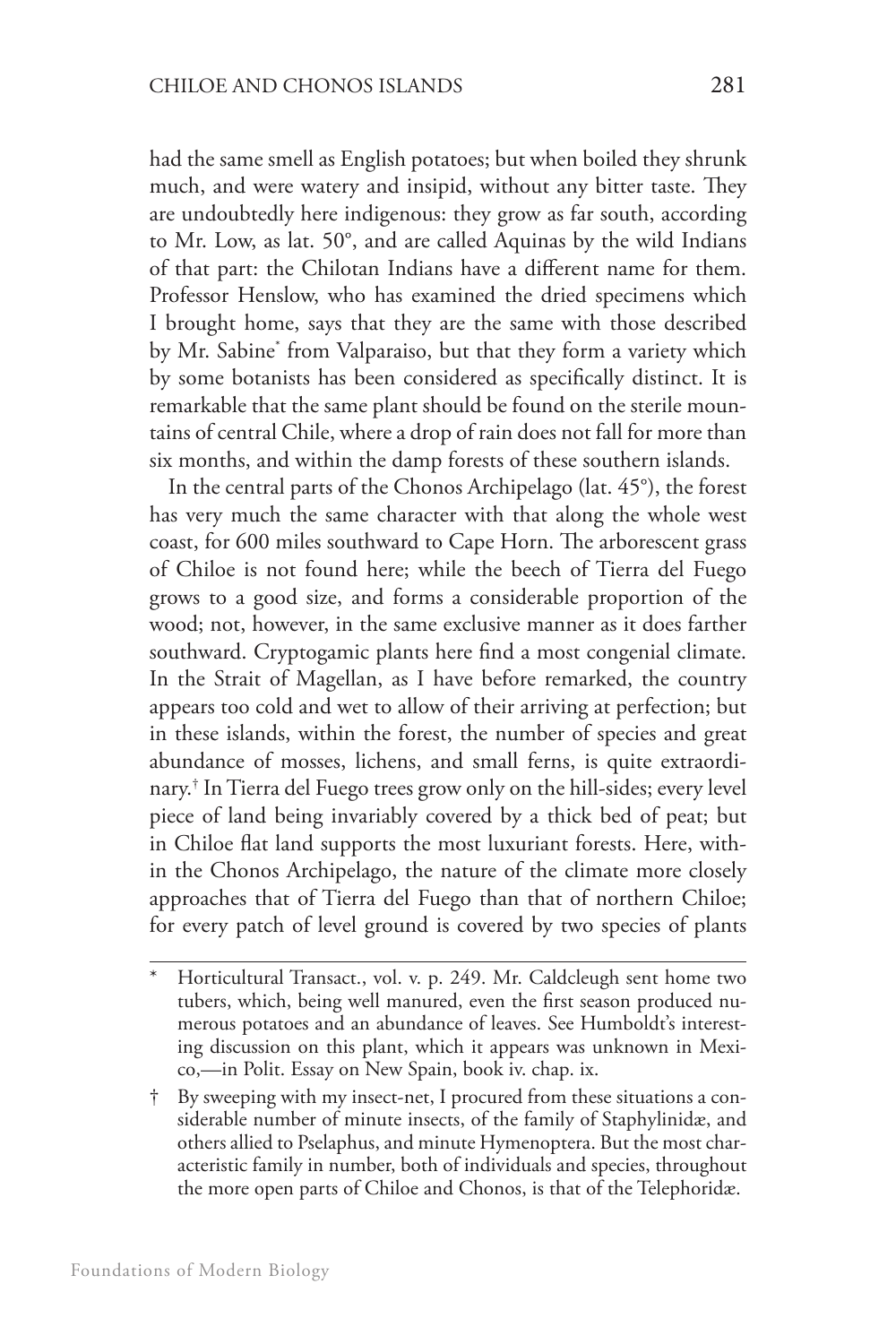(Astelia pumila and Donatia magellanica), which by their joint decay compose a thick bed of elastic peat.

In Tierra del Fuego, above the region of woodland, the former of these eminently sociable plants is the chief agent in the production of peat. Fresh leaves are always succeeding one to the other round the central tap-root; the lower ones soon decay, and in tracing a root downwards in the peat, the leaves, yet holding their place, can be observed passing through every stage of decomposition, till the whole becomes blended in one confused mass. The Astelia is assisted by a few other plants,—here and there a small creeping Myrtus (M. nummularia), with a woody stem like our cranberry and with a sweet berry,—an Empetrum (E. rubrum), like our heath,—a rush (Juncus grandiflorus), are nearly the only ones that grow on the swampy surface. These plants, though possessing a very close general resemblance to the English species of the same genera, are different. In the more level parts of the country, the surface of the peat is broken up into little pools of water, which stand at different heights, and appear as if artificially excavated. Small streams of water, flowing underground, complete the disorganization of the vegetable matter, and consolidate the whole

The climate of the southern part of America appears particularly favourable to the production of peat. In the Falkland Islands almost every kind of plant, even the coarse grass which covers the whole surface of the land, becomes converted into this substance: scarcely any situation checks its growth; some of the beds are as much as twelve feet thick, and the lower part becomes so solid when dry, that it will hardly burn. Although every plant lends its aid, yet in most parts the Astelia is the most efficient. It is rather a singular circumstance, as being so very different from what occurs in Europe, that I nowhere saw moss forming by its decay any portion of the peat in South America. With respect to the northern limit, at which the climate allows of that peculiar kind of slow decomposition which is necessary for its production, I believe that in Chiloe (lat. 41° to 42°), although there is much swampy ground, no well characterized peat occurs: but in the Chonos Islands, three degrees farther southward, we have seen that it is abundant. On the eastern coast in La Plata (lat. 35°) I was told by a Spanish resident, who had visited Ireland, that he had often sought for this substance, but had never been able to find any. He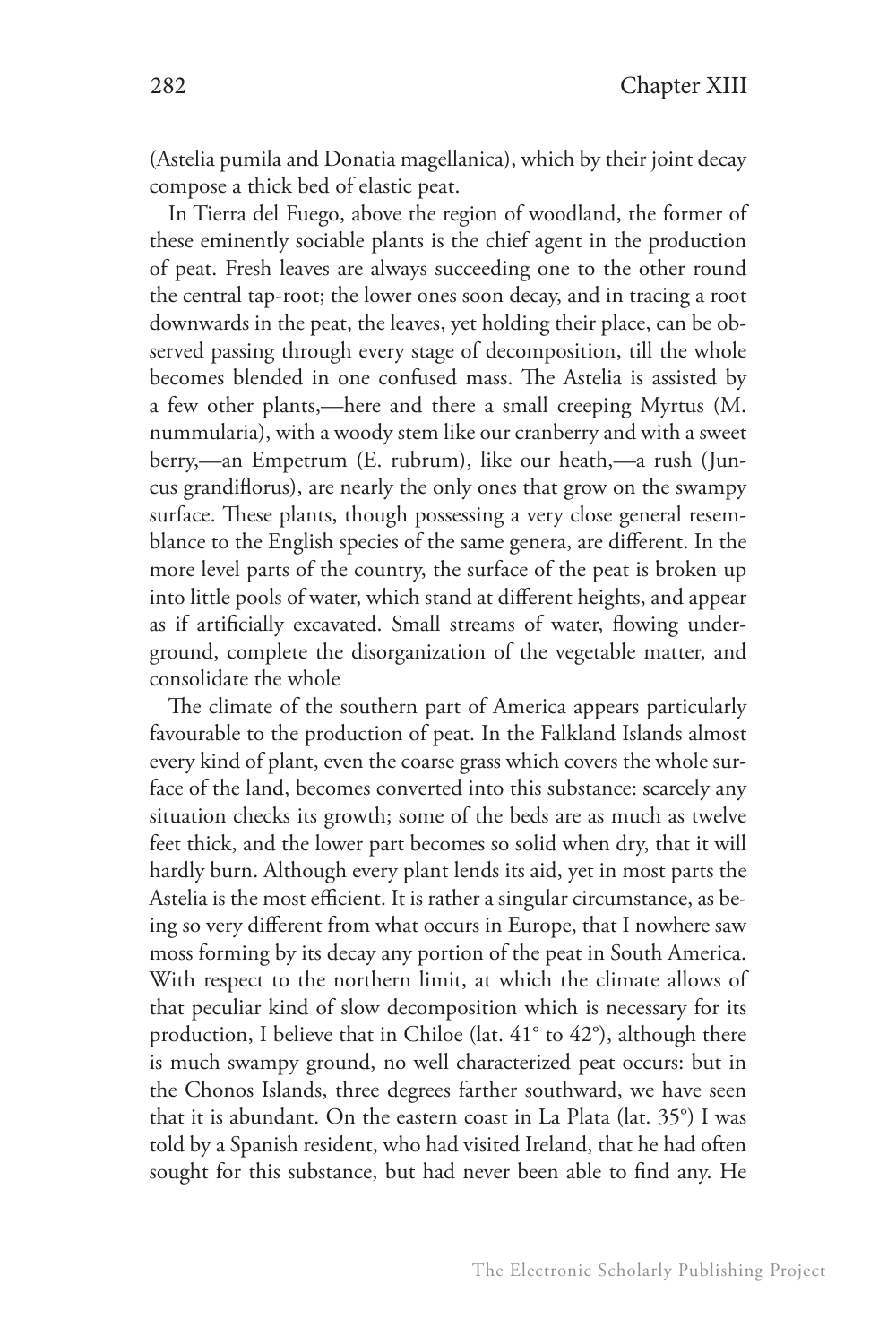showed me, as the nearest approach to it which he had discovered, a black peaty soil, so penetrated with roots as to allow of an extremely slow and imperfect combustion.

The zoology of these broken islets of the Chonos Archipelago is, as might have been expected, very poor. Of quadrupeds two aquatic kinds are common. The Myopotamus Coypus (like a beaver, but with a round tail) is well known from its fine fur, which is an object of trade throughout the tributaries of La Plata. It here, however, exclusively frequents salt water; which same circumstance has been mentioned as sometimes occurring with the great rodent, the Capybara. A small sea-otter is very numerous; this animal does not feed exclusively on fish, but, like the seals, draws a large supply from a small red crab, which swims in shoals near the surface of the water. Mr. Bynoe saw one in Tierra del Fuego eating a cuttle-fish; and at Low's Harbour, another was killed in the act of carrying to its hole a large volute shell. At one place I caught in a trap a singular little mouse (M. brachiotis); it appeared common on several of the islets, but the Chilotans at Low's Harbour said that it was not found in all. What a succession of chances,\* or what changes of level must have been brought into play, thus to spread these small animals throughout this broken archipelago!

In all parts of Chiloe and Chonos, two very strange birds occur, which are allied to, and replace, the Turco and Tapacolo of central Chile. One is called by the inhabitants "Cheucau" (Pteroptochos rubecula): it frequents the most gloomy and retired spots within the damp forests. Sometimes, although its cry may be heard close at hand, let a person watch ever so attentively he will not see the cheucau; at other times, let him stand motionless and the red-breasted little bird will approach within a few feet in the most familiar manner. It then busily hops about the entangled mass of rotting canes and branches, with its little tail cocked upwards. The cheucau is held in superstitious fear by the Chilotans, on account of its strange and varied cries. There are three very distinct cries: one is called "chidu-

It is said that some rapacious birds bring their prey alive to their nests. If so, in the course of centuries, every now and then, one might escape from the young birds. Some such agency is necessary, to account for the distribution of the smaller gnawing animals on islands not very near each other.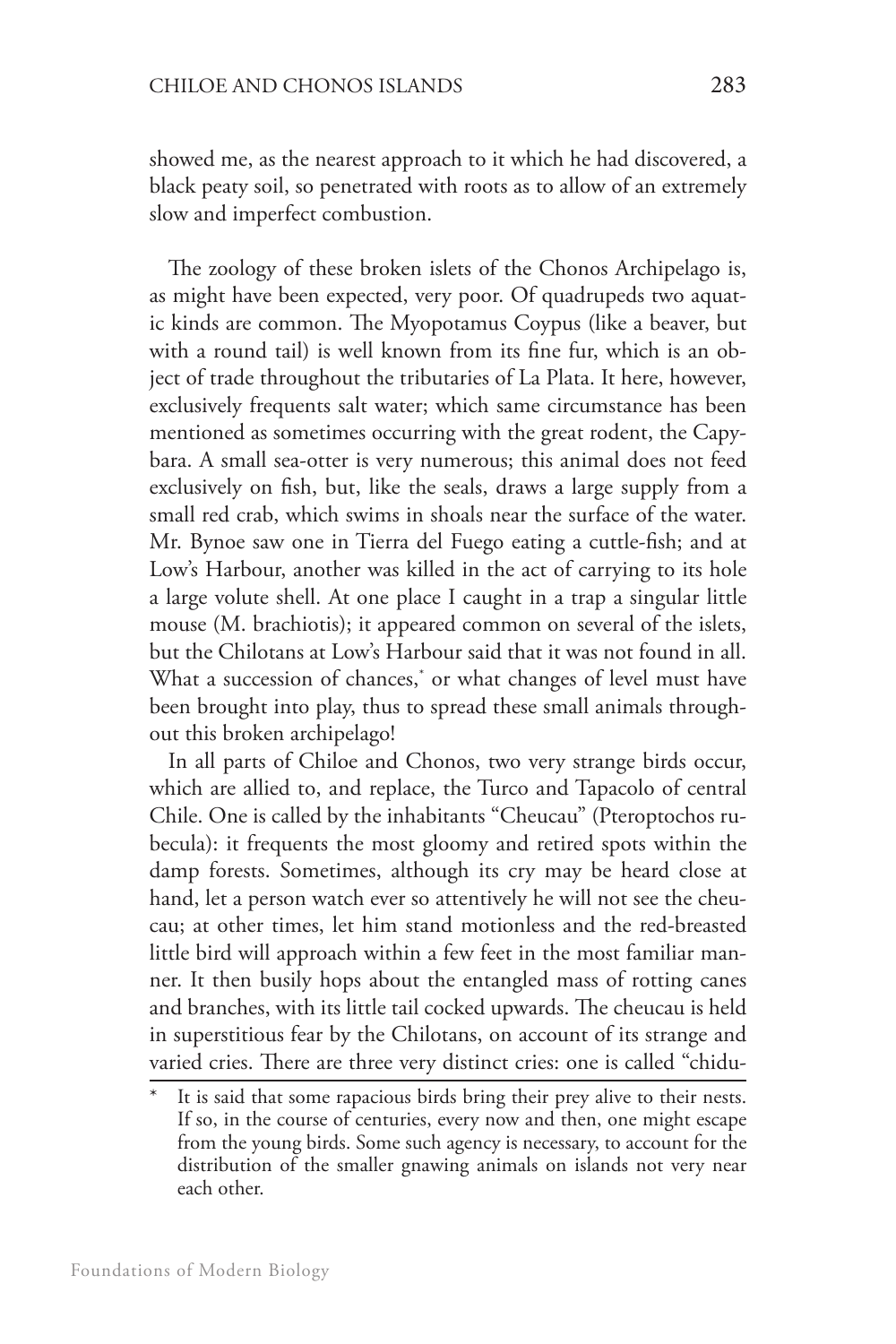co," and is an omen of good; another, "huitreu," which is extremely unfavourable; and a third, which I have forgotten. These words are given in imitation of the noises; and the natives are in some things absolutely governed by them. The Chilotans assuredly have chosen a most comical little creature for their prophet. An allied species, but rather larger, is called by the natives "Guid-guid" (Pteroptochos Tarnii), and by the English the barking-bird. This latter name is well given; for I defy any one at first to feel certain that a small dog is not yelping somewhere in the forest. Just as with the cheucau, a person will sometimes hear the bark close by, but in vain may endeavour by watching, and with still less chance by beating the bushes, to see the bird; yet at other times the guid-guid fearlessly comes near. Its manner of feeding and its general habits are very similar to those of the cheucau.

On the coast,\* a small dusky-coloured bird (Opetiorhynchus Patagonicus) is very common. It is remarkable from its quiet habits; it lives entirely on the sea-beach, like a sandpiper. Besides these birds only few others inhabit this broken land. In my rough notes I describe the strange noises, which, although frequently heard within these gloomy forests, yet scarcely disturb the general silence. The yelping of the guid-guid, and the sudden whew-whew of the cheucau, sometimes come from afar off, and sometimes from close at hand; the little black wren of Tierra del Fuego occasionally adds its cry; the creeper (Oxyurus) follows the intruder screaming and twittering; the humming-bird may be seen every now and then darting from side to side, and emitting, like an insect, its shrill chirp; lastly, from the top of some lofty tree the indistinct but plaintive note of the white-tufted tyrant-flycatcher (Myiobius) may be noticed. From the great preponderance in most countries of certain common genera of birds, such as the finches, one feels at first surprised at meeting with the peculiar forms above enumerated, as the commonest birds in any district. In central Chile two of them, namely, the Oxyurus and Scytalopus, occur, although most rarely. When finding, as in this

I may mention, as a proof of how great a difference there is between the seasons of the wooded and the open parts of this coast, that on September 20th. in lat. 34°, these birds had young ones in the nest, while among the Chonos Islands, three months later in the summer, they were only laying; the difference in latitude between these two places being about 700 miles.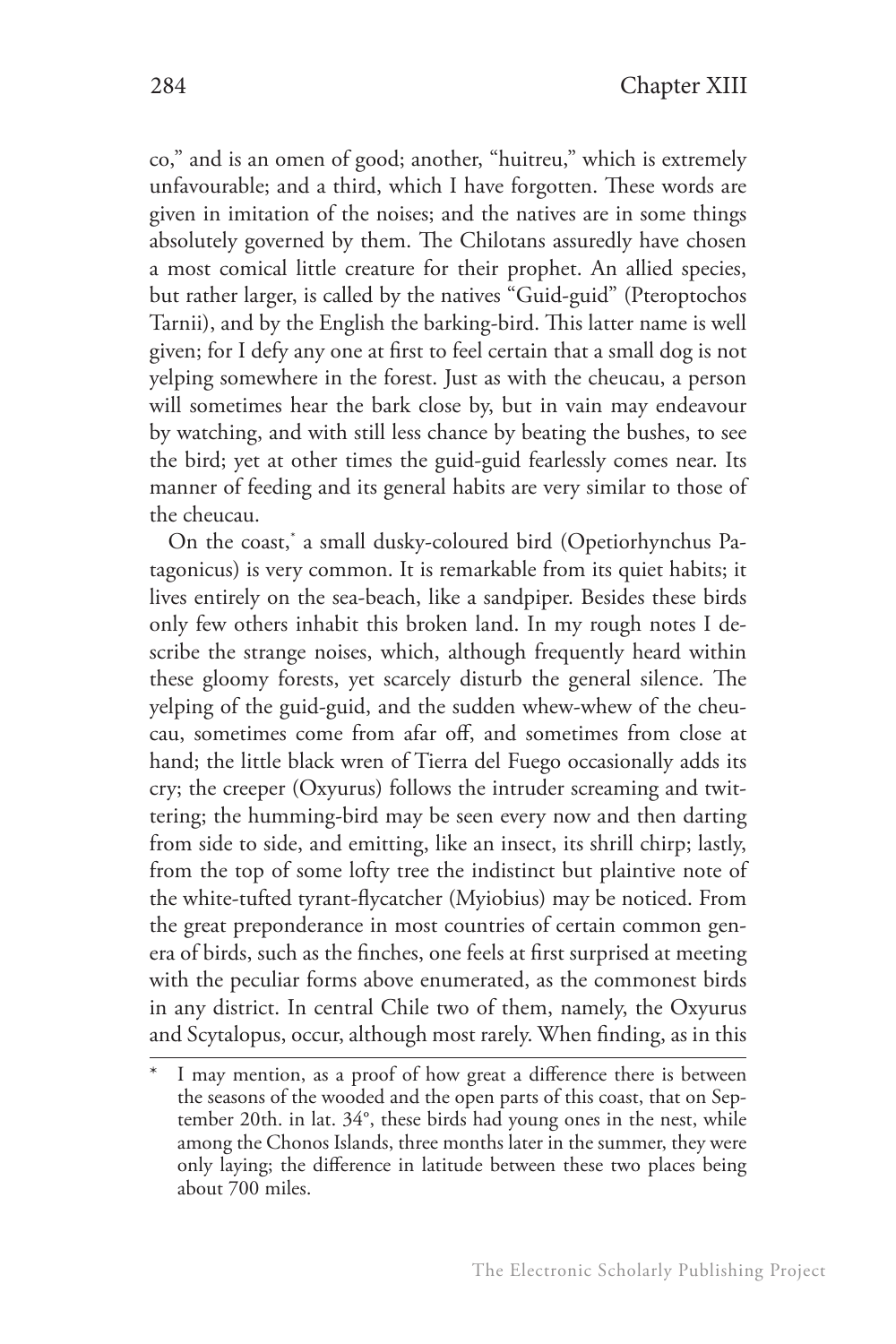case, animals which seem to play so insignificant a part in the great scheme of nature, one is apt to wonder why they were created. But it should always be recollected, that in some other country perhaps they are essential members of society, or at some former period may have been so. If America south of 37° were sunk beneath the waters of the ocean, these two birds might continue to exist in central Chile for a long period, but it is very improbable that their numbers would increase. We should then see a case which must inevitably have happened with very many animals.

These southern seas are frequented by several species of Petrels: the largest kind, Procellaria gigantea, or nelly (quebrantahuesos, or break-bones, of the Spaniards), is a common bird, both in the inland channels and on the open sea. In its habits and manner of flight, there is a very close resemblance with the albatross; and as with the albatross, a person may watch it for hours together without seeing on what it feeds. The "break-bones" is, however, a rapacious bird, for it was observed by some of the officers at Port St. Antonio chasing a diver, which tried to escape by diving and flying, but was continually struck down, and at last killed by a blow on its head. At Port St. Julian these great petrels were seen killing and devouring young gulls. A second species (Puffinus cinereus), which is common to Europe, Cape Horn, and the coast of Peru, is of a much smaller size than the P. gigantea, but, like it, of a dirty black colour. It generally frequents the inland sounds in very large flocks: I do not think I ever saw so many birds of any other sort together, as I once saw of these behind the island of Chiloe. Hundreds of thousands flew in an irregular line for several hours in one direction. When part of the flock settled on the water the surface was blackened, and a noise proceeded from them as of human beings talking in the distance.

There are several other species of petrels, but I will only mention one other kind, the Pelacanoides Berardi, which offers an example of those extraordinary cases, of a bird evidently belonging to one wellmarked family, yet both in its habits and structure allied to a very distinct tribe. This bird never leaves the quiet inland sounds. When disturbed it dives to a distance, and on coming to the surface, with the same movement takes flight. After flying by the rapid movement of its short wings for a space in a straight line, it drops, as if struck dead, and dives again. The form of its beak and nostrils, length of